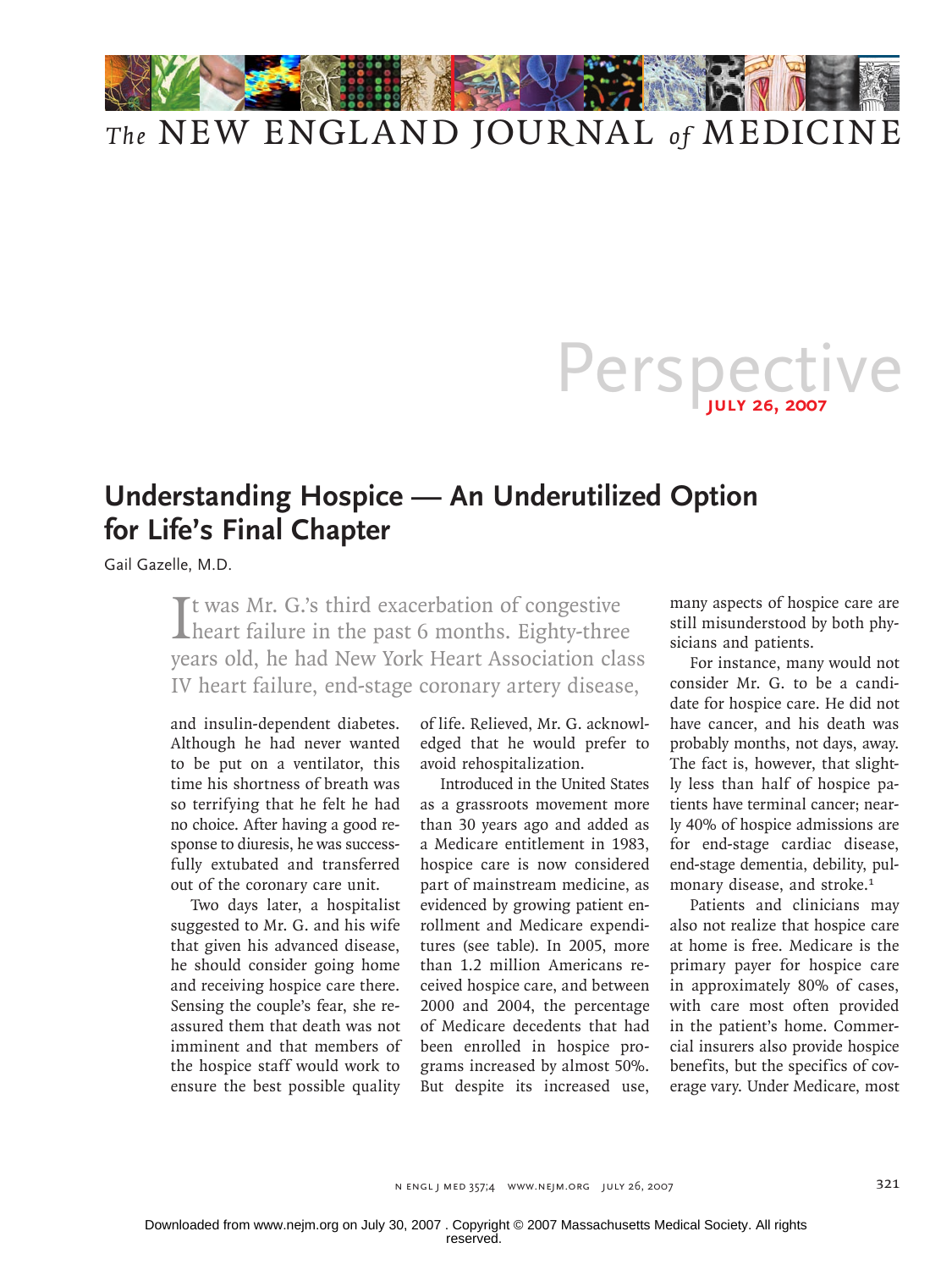| Use of Hospice Care among Medicare Beneficiaries from 2000 to 2004.* |         |         |                       |
|----------------------------------------------------------------------|---------|---------|-----------------------|
| Variable                                                             | 2000    | 2004    | % Increase, 2000-2004 |
| Beneficiaries in hospice care<br>(no.)                               | 534,261 | 797,117 | 49                    |
| Payment (billions of \$)                                             | 2.9     | 6.7     | 130                   |
| Time in hospice care<br>(millions of days)                           | 26      | 52      | 101                   |
| Decedents who had been in<br>hospice care (%)                        | 22      | 31      |                       |

\* Data are from the Center for Medicare and Medicaid Services and the Medicare Payment Advisory Commission (MedPAC) and include Puerto Rico.

expenses related to the terminal diagnosis are paid in full, including all medication and equipment and all visits by hospice nurses and home health aides. (Expenses related to other diagnoses remain covered by the patient's primary insurance provider.) Other hallmark hospice services include intensive emotional and spiritual counseling, 24-hour crisis management, and bereavement support for at least 1 year after the patient's death.

Hospice care can successfully address the critical end-of-life concerns that have been identified in numerous studies: dying with dignity, dying at home and without unnecessary pain, and reducing the burden placed on family caregivers.<sup>2-4</sup> Evaluation studies reveal consistently high family satisfaction, with 98% of family members willing to recommend hospice care to others in need.<sup>1</sup> And the extensive expertise of physicians specializing in hospice and palliative medicine was recognized in 2006, when the field was accredited as a fully independent medical subspecialty.

Despite these benefits and the general understanding by clinicians that at least 6 months of care are provided, the median

length of hospice service is only 26 days, with one third of patients referred to hospice care during the last week of life.<sup>1</sup> Factors contributing to late referral include application of a curative model to end-stage incurable illnesses; Medicare's per diem hospice reimbursement, which precludes costly, aggressive therapies; and the mistaken view that patients must have a do-not-resuscitate order.

However, the most important factors in delayed referrals appear to relate to physician attitudes. In its first position paper on the topic of cancer and dying, the American Society of Clinical Oncology acknowledged that many oncologists and other physicians regard the death of a patient as a professional failure.<sup>5</sup> Many also fear that they will destroy their patients' hope, which physicians may believe lies only in efforts to increase the quantity rather than quality of life. Furthermore, physicians receive little training in the compassionate discussion of bad news. But perhaps the most critical factor is that physicians view hospice care as something reserved for the imminently dying instead of as a service designed to help people live as well as

possible in the face of advanced incurable disease.

To determine eligibility, the attending physician and hospice medical director must certify that to the best of their judgment, the patient is more likely than not to die within 6 months. Responsibility for determining ongoing eligibility rests with the director. To assist physicians in prognosticating, Medicare provides broad guidelines for many medical conditions (see box), but these guidelines do not represent hard-and-fast requirements. Coexisting conditions or a particularly rapid functional decline can outweigh strict adherence to written requirements.

After enrollment, a plan of care is developed in accordance with the needs and wishes of the patient and family, often tempered by the presence or absence of caregivers to participate in day-to-day care. The primary goal is to ensure that pain and such symptoms as insomnia, dyspnea, depression, constipation, agitation, nausea, and emotional and spiritual distress are aggressively addressed. Most clinical care is provided by a hospice nurse, and the vast majority of patients are not seen by a physician. Mr. G.'s plan of care included continuing high-dose furosemide, adding low-dose lorazepam for the anxiety that typically accompanies shortness of breath, and initiating lowdose liquid opioids, a mainstay in the management of dyspnea.

To address Mr. G.'s nonmedical needs, a home health aide provided assistance with personal hygiene and dressing for an hour each day, 5 days a week. The hospice social worker offered to have a volunteer shop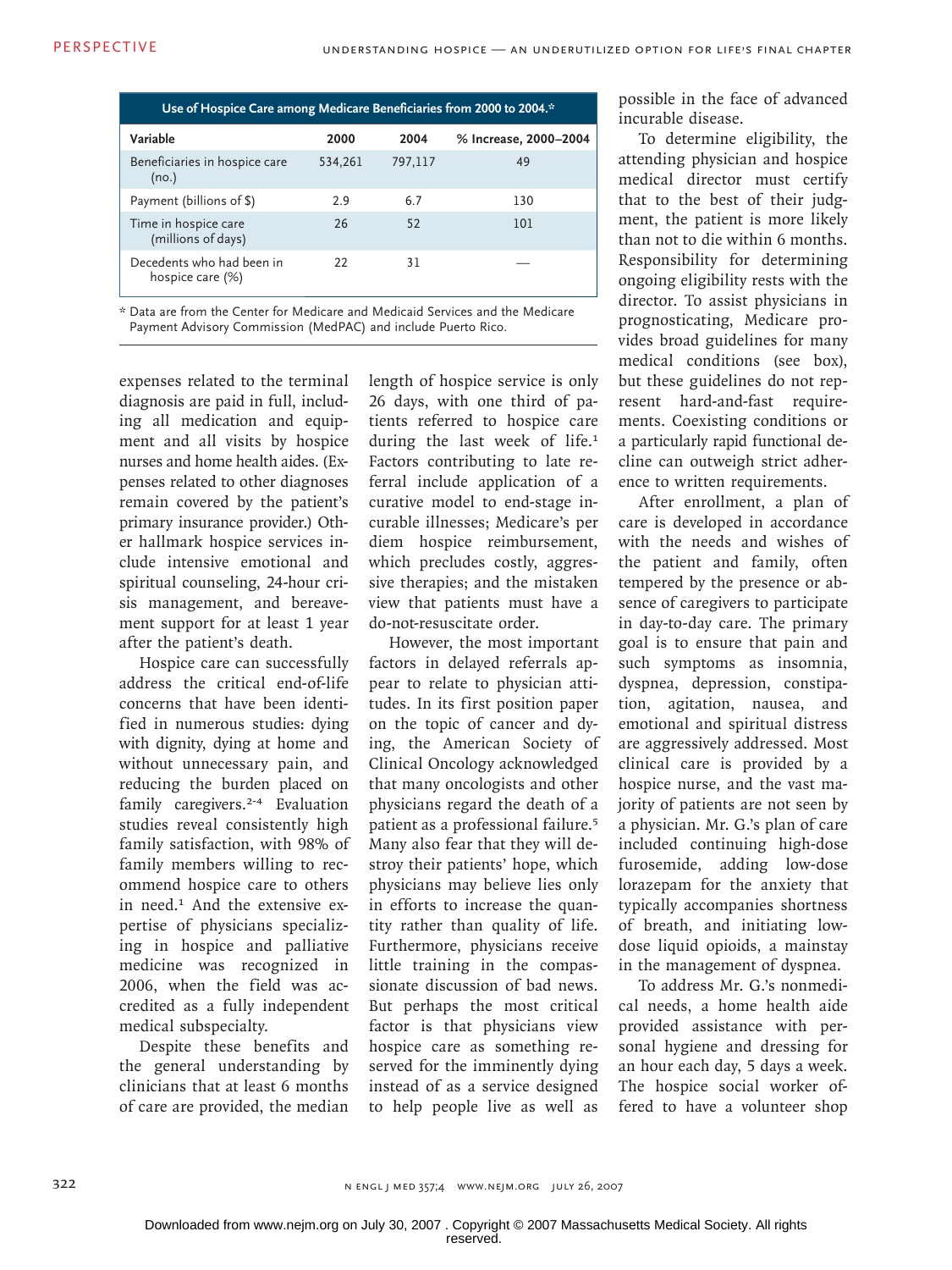### **Medicare Hospice Eligibility Guidelines for Selected Diagnoses.\***

#### **Alzheimer's disease**

Eligibility is based on Reisberg Functional Assessment Staging (FAST), stage 7 or greater. Stage 7 is defined by the following criteria:

need for assistance with at least three activities of daily living

increased frequency of incontinence of bowel and bladder

- ability to speak only six or fewer intelligible words in the course of an average day
- In addition to the FAST criteria, the patient must have one of the following:

a history of upper urinary tract infection, sepsis, or pneumonia within the past 12 months

multiple stage III or IV decubitus ulcers within the past 12 months

If the patient meets neither of the two preceding criteria, the patient must show nutritional decline, as evidenced by one of the following:

unintentional progressive weight loss of 10% of body weight over the past 6 months

a serum albumin level of <2.5 g/dl

#### **Pulmonary disease**

Eligibility is based on severe chronic lung disease, as defined by the following criteria:

disabling dyspnea at rest and poor response to bronchodilators, resulting in decreased functional capacity

disease progression reflected in increased emergency department or physician visits or by increased hospitalizations

hypoxemia at rest — oxygen saturation ≤88% with patient breathing ambient air

#### **Heart disease**

Eligibility is based on New York Heart Association classification of class IV, as defined by the following criterion:

- inability to carry out any physical activity without discomfort (documentation of an ejection fraction of <20% is helpful but not required)
- In addition, the patient must be optimally treated with diuretics and vasodilators as tolerated in relation to blood pressure and renal function

If the criteria for class IV do not apply, eligibility can be based on one of the following:

the patient has angina, which must be present at rest or resistant to standard nitrate therapy

the patient is not a candidate for or declines invasive procedures

#### **Debility (no one specific terminal diagnosis identified)**

Eligibility is based on the progression of disease, as documented by one of the following:

recurrent or intractable infections, such as pneumonia, upper urinary tract infections, or sepsis

progressive weight loss of >10% of body weight over the past 6 months

dysphagia leading to recurrent aspiration or inadequate nutritional intake

progressive deep decubitus ulcers

\* The guidelines do not represent hard-and-fast requirements. The presence of clinically significant coexisting conditions or rapid functional decline can substitute for some criteria. The guidelines may also vary with the Medicare fiscal intermediary. Information is from National Government Services (www.ugsmedicare.com/providers/LMRP/documents/Hospice%20REVISED%2010-01-06.pdf) and is based on personal communication with James Cope, medical director of National Government Services.

for groceries and provide companionship. The social worker also talked with the family and identified the need to address Mr. G.'s anxiety and his wife's fears about the future. Noting that Mr. G. had concerns about whether God was punishing him

for past acts, she encouraged visits by the hospice chaplain.

Hospice emphasizes an interdisciplinary approach to care. In most cases, at least once every other week, the hospice team — nurses, social workers, a pascoordinator, and the medical director — meet to discuss the needs of the patient and family. In the interim, nurses call attending physicians with their recommendations.

toral counselor, the bereavement pice care is that attending physi-One serious challenge in hos